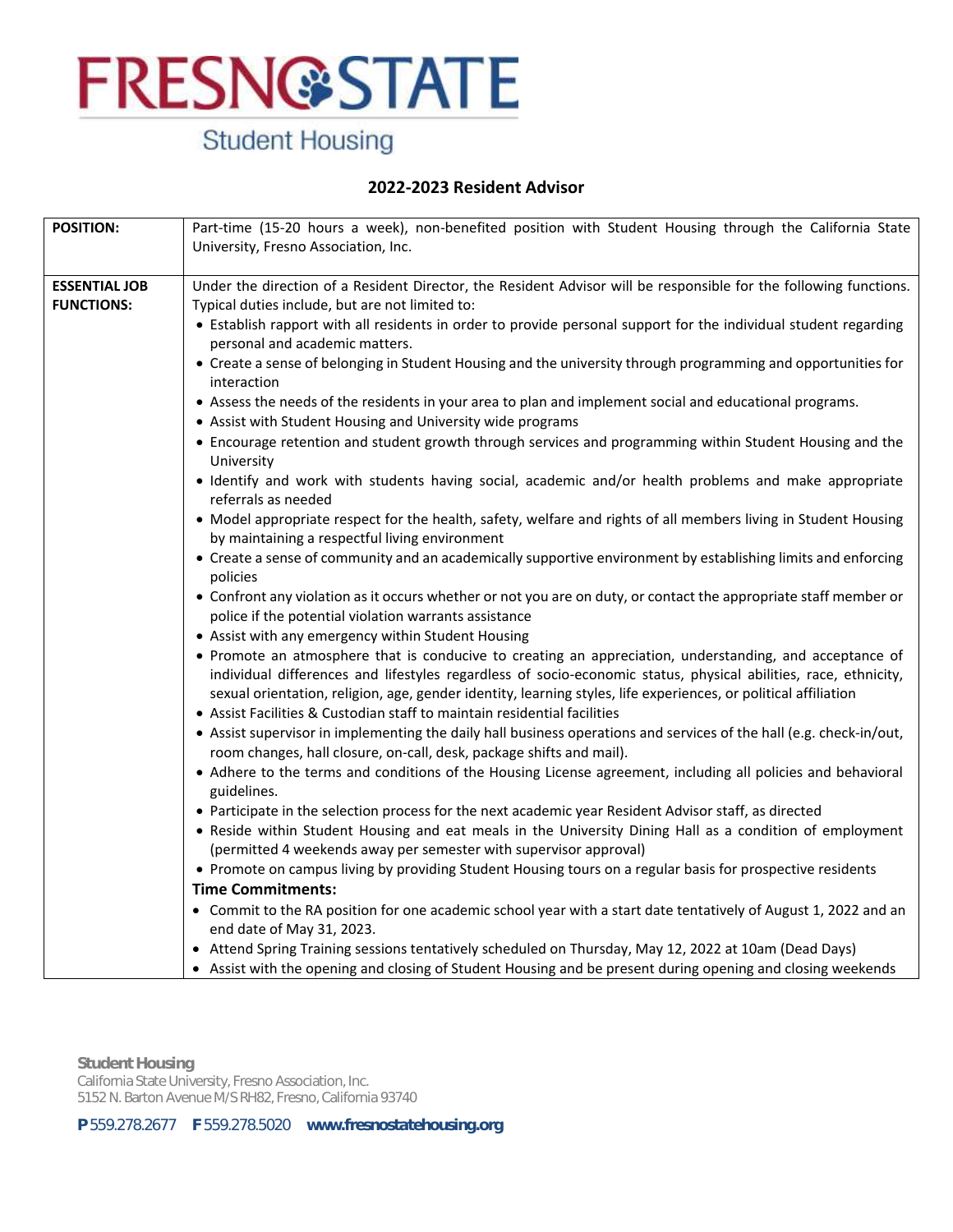## **Student Housing**

|                        | • Maintain each Wednesday from 4-6:00pm for RLS In-Service times<br>• Provide duty coverage for extended holiday or break periods (Thanksgiving, Winter or Spring break) as<br>assigned<br><b>Student Status</b>                                                                                                                                                                                                                                                                                                                                                                                                                                                                                                                                                                                                                                                                                                                                                                                                                                                                                                                                                                                                                        |
|------------------------|-----------------------------------------------------------------------------------------------------------------------------------------------------------------------------------------------------------------------------------------------------------------------------------------------------------------------------------------------------------------------------------------------------------------------------------------------------------------------------------------------------------------------------------------------------------------------------------------------------------------------------------------------------------------------------------------------------------------------------------------------------------------------------------------------------------------------------------------------------------------------------------------------------------------------------------------------------------------------------------------------------------------------------------------------------------------------------------------------------------------------------------------------------------------------------------------------------------------------------------------|
|                        | • Resident Advisors must enroll for a minimum of 6 and a maximum of 15 undergraduate (minimum 3 and a<br>maximum 10 graduate) units during both the fall and spring semesters in which they are employed                                                                                                                                                                                                                                                                                                                                                                                                                                                                                                                                                                                                                                                                                                                                                                                                                                                                                                                                                                                                                                |
|                        | • Resident Advisors may not attempt to carry more than one night class per week (after 5:00 p.m.) without<br>permission in advance                                                                                                                                                                                                                                                                                                                                                                                                                                                                                                                                                                                                                                                                                                                                                                                                                                                                                                                                                                                                                                                                                                      |
|                        | <b>Outside Employment and Major Commitments</b><br>• RAs may not have outside employment or other major outside commitments that may conflict with the duties<br>or time demands of the Resident Advisor position during their first semester of employment as a Resident<br>Advisor.                                                                                                                                                                                                                                                                                                                                                                                                                                                                                                                                                                                                                                                                                                                                                                                                                                                                                                                                                   |
|                        | <b>Background Checks and Random Drug Testing:</b><br>• Resident Advisors are charged with the safety and security of our residential population and are subject to a<br>background check (which includes an initial check into all housing records & Livescan)<br>• Resident Advisors may be subject to random drug tests throughout their term of employment                                                                                                                                                                                                                                                                                                                                                                                                                                                                                                                                                                                                                                                                                                                                                                                                                                                                           |
|                        | <b>Confidentiality and Mandated Reporting</b><br>• Certain information concerning students retained in University records must be treated in a confidential<br>manner and should not be a part of public or private conversation. Improper disclosure of information is<br>prohibited. The federal Family Educational Rights and Privacy Act of 1974 (FERPA) set out requirements<br>designed to protect students' privacy in their records maintained by the campus.<br>• Due to the California Child Abuse and Neglect Reporting Act (CANRA), all CSU employees have an obligation to<br>report suspected or known incidents of child abuse or neglect.<br>• The California State University does not discriminate on the basis of sex, gender, or sexual orientation in the<br>education programs or activities it conducts. Title IX of the Education Amendments of 1972 and certain other<br>federal and state laws prohibit discrimination on these bases in education and activities operated by California<br>State University, Fresno. Likewise, the California State University is committed to providing equal<br>opportunities to male and female CSU students in all campus programs, including intercollegiate athletics. |
| <b>QUALIFICATIONS:</b> | To perform this job successfully, an individual must be able to perform each essential duty satisfactorily. The<br>requirements listed below are representative of the knowledge, skill, and/or ability required. Reasonable<br>accommodations may be made to enable individuals with disabilities to perform the essential functions.<br>• Sophomore standing or higher (or have one year of on-campus living experience)<br>Please note - first time freshman may qualify for the position<br>• Currently enrolled in Leadership Class (RA 70) or have successfully completed the class previously with a<br>grade of "B" or better. If you are selected for the RA position while enrolled in the leadership class, your<br>offer is contingent upon completing the Leadership class with a grade of "B" or better.<br>Previous residential life staff experience or a leadership class taken at a different institution may<br>be substituted for this requirement<br>High level of maturity exhibited in sound judgment, emotional stability, flexibility and willingness to accept<br>$\bullet$<br>responsibility.                                                                                                                |

**Student Housing** California State University, Fresno Association, Inc. 5152 N. Barton Avenue M/S RH82, Fresno, California 93740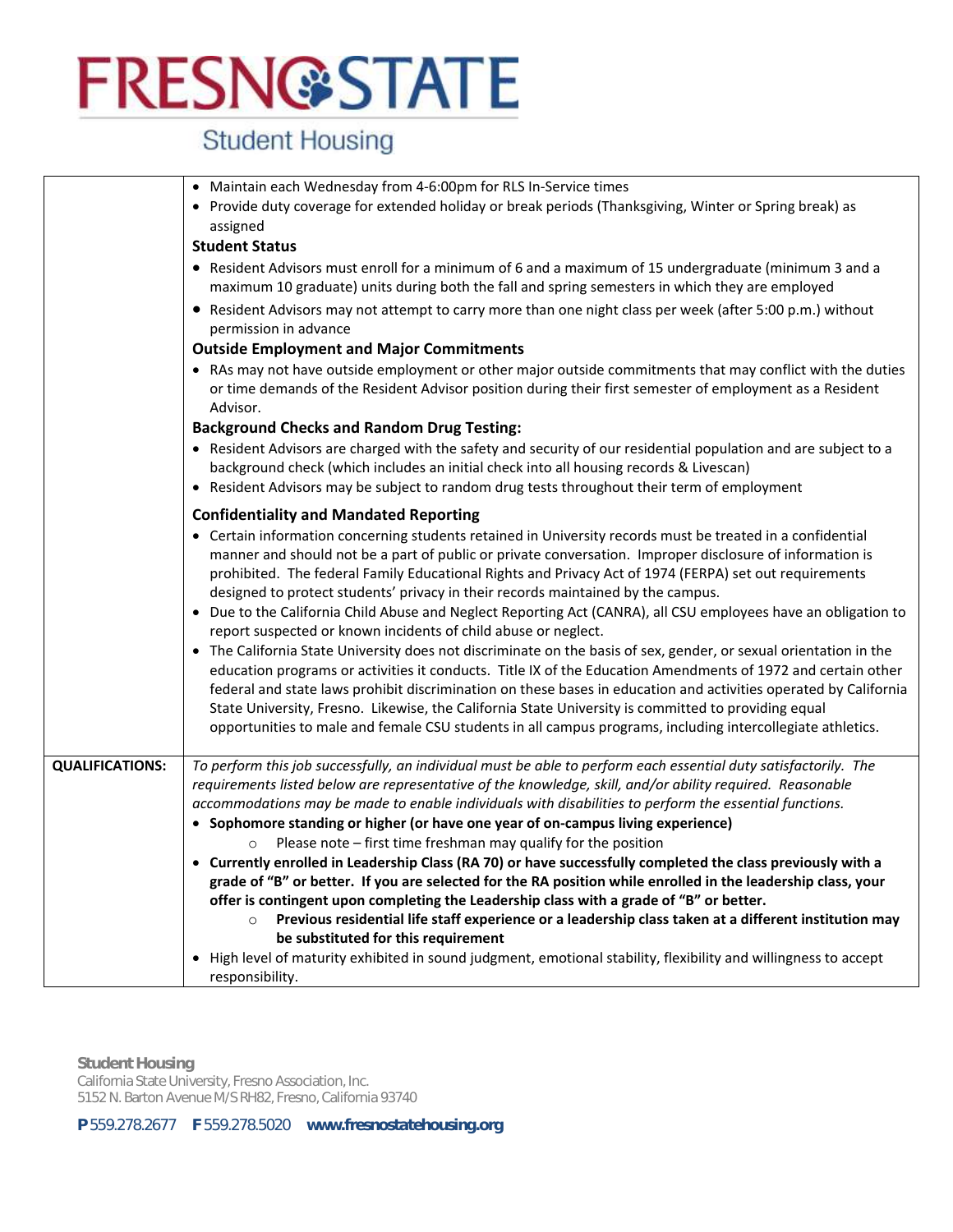## **Student Housing**

|                         | • Strong interpersonal skills and proven ability to interact effectively with others as perceived through the<br>interview process.                                                                                                                                                                                                                                                                                                                                                                                                                                                                                                                                                                                                                                                                                                                                                                                                                                                                                                                                                                         |
|-------------------------|-------------------------------------------------------------------------------------------------------------------------------------------------------------------------------------------------------------------------------------------------------------------------------------------------------------------------------------------------------------------------------------------------------------------------------------------------------------------------------------------------------------------------------------------------------------------------------------------------------------------------------------------------------------------------------------------------------------------------------------------------------------------------------------------------------------------------------------------------------------------------------------------------------------------------------------------------------------------------------------------------------------------------------------------------------------------------------------------------------------|
|                         | • Good conduct standing and financial standing with the University and Student Housing (not currently on<br>disciplinary probation and current with all payments).                                                                                                                                                                                                                                                                                                                                                                                                                                                                                                                                                                                                                                                                                                                                                                                                                                                                                                                                          |
|                         | • Have and at all times maintain a minimum 2.5 cumulative and semester grade point average (2.75 GPA<br>preferred). If offered the position, must maintain a 2.5 GPA for spring 2022 semester in order to be eligible to<br>start the position in the fall.                                                                                                                                                                                                                                                                                                                                                                                                                                                                                                                                                                                                                                                                                                                                                                                                                                                 |
| <b>COMPENSATION:</b>    | • Each Resident Advisor will receive a double room set up as a single worth \$7,682 for the year.<br>The RA may get a roommate if there is a need for space<br>$\circ$<br>Area assignments and specific room assignments are made by the Resident Directors, Residential Life<br>$\circ$<br>and Student Conduct Coordinator and Assistant Director of Housing.<br>• Each Resident Advisor will receive a Platinum (unlimited) meal plan worth \$4,560 for the year.<br>• First Year Resident Advisors receive a monthly payment of \$225<br>• Returning Resident Advisors receive a monthly payment of \$275<br>To be considered a Returning Resident Advisor, the employee must have been employed by the<br>$\circ$<br>California State University, Fresno Association, Inc. any time after January 1998 and must have served<br>two complete semesters in a row as a Resident Advisor and/or Public Safety Assistant at University<br>Courtyard<br>• All staff members will receive a monthly cell phone stipend of \$5 to cover the costs of calls to their cell phones<br>throughout the academic year |
| <b>FILING DEADLINE:</b> | <b>February 20, 2022</b>                                                                                                                                                                                                                                                                                                                                                                                                                                                                                                                                                                                                                                                                                                                                                                                                                                                                                                                                                                                                                                                                                    |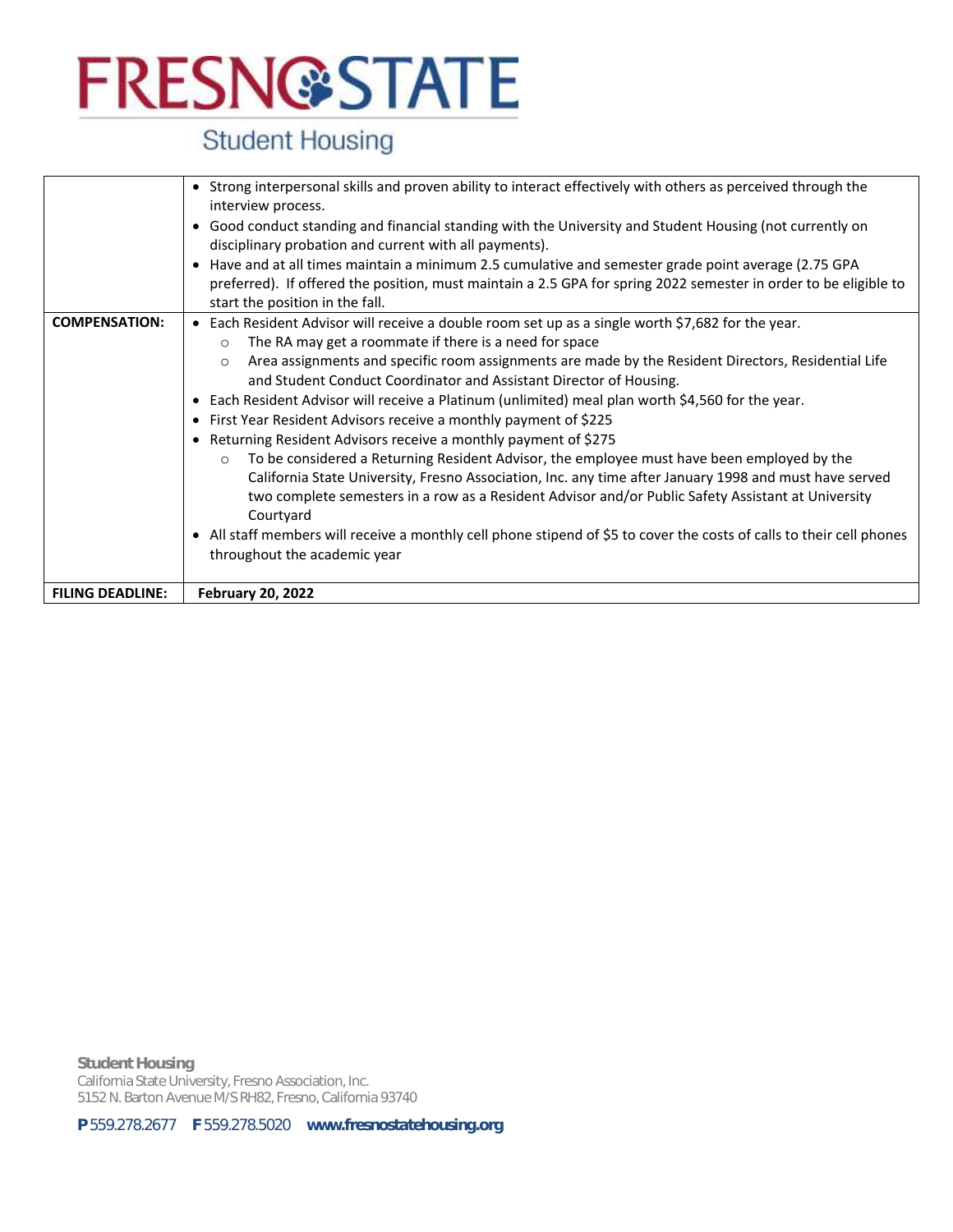

### **2022-2023 Resident Advisor/Public Safety Assistant Application**

### **RETURN COMPLETED APPLICATIONS TO THE ATRIUM FRONT DESK NO LATER THAN FEBRUARY 20, 2022. REFERENCE FORMS ARE DUE BY MARCH 11, 2022.**

**Please type or print neatly:**

| Name:                        |                    |                    |                             |               |
|------------------------------|--------------------|--------------------|-----------------------------|---------------|
| (Last)                       | (First)            |                    | (Middle)                    |               |
| <b>Student ID Number:</b>    |                    | Email:             |                             |               |
|                              |                    |                    |                             |               |
| <b>Current Address:</b>      |                    |                    |                             |               |
|                              | (Street or PO Box) |                    |                             | (Apartment #) |
|                              |                    |                    |                             |               |
|                              | (City)             |                    | (State)                     | (Zip Code)    |
| Telephone:<br>$\overline{(}$ | $\lambda$          | <b>Cell Phone:</b> | $\overline{ }$<br>$\lambda$ |               |
|                              |                    |                    |                             |               |

**Student Housing** California State University, Fresno Association, Inc. 5152 N. Barton Avenue M/S RH82, Fresno, California 93740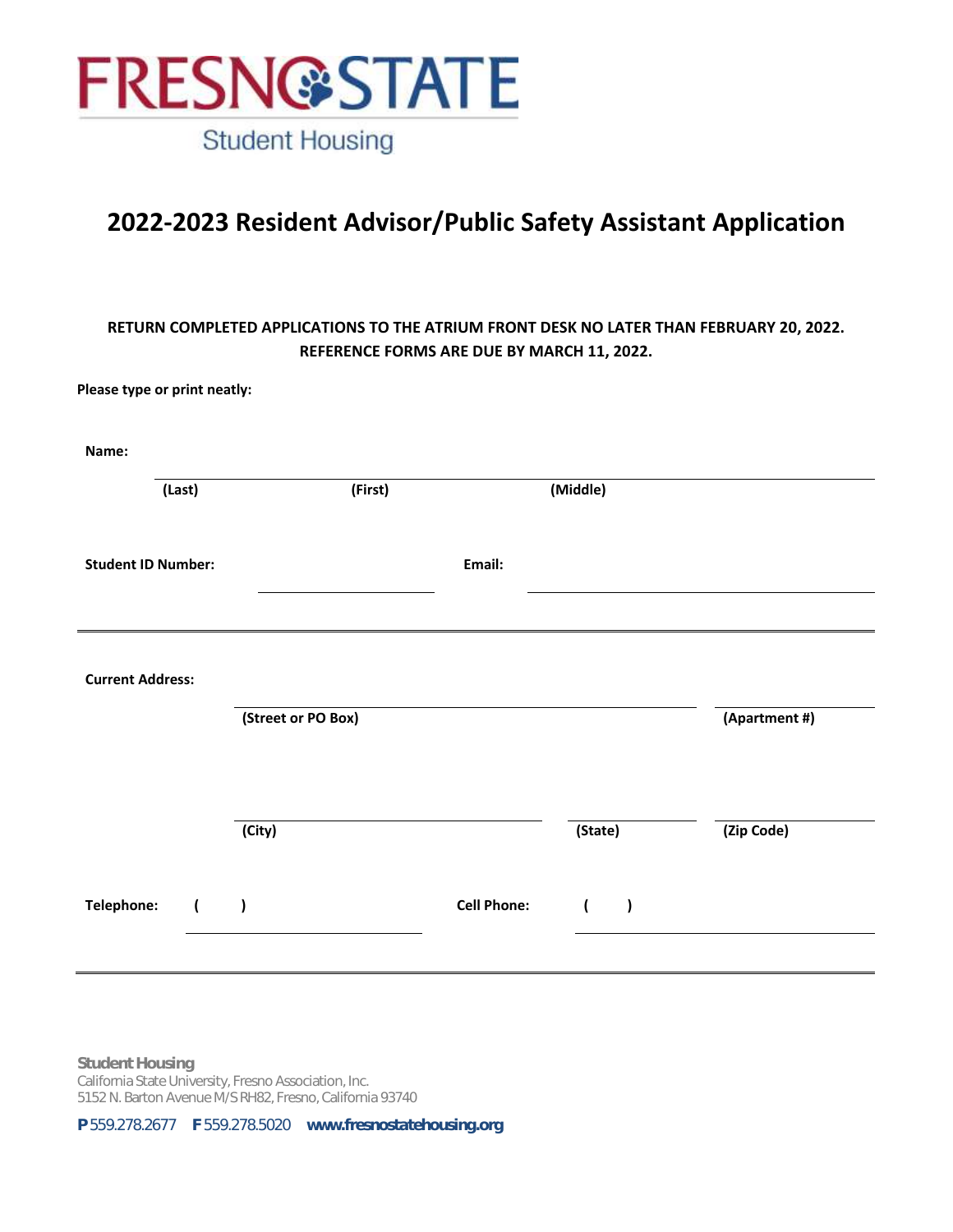

### **Student Housing**

| <b>Permanent Address:</b>                                                                                                                                                                                                                      |                        |         |               |
|------------------------------------------------------------------------------------------------------------------------------------------------------------------------------------------------------------------------------------------------|------------------------|---------|---------------|
| (Street or PO Box)                                                                                                                                                                                                                             |                        |         | (Apartment #) |
|                                                                                                                                                                                                                                                |                        |         |               |
|                                                                                                                                                                                                                                                |                        |         |               |
| (City)                                                                                                                                                                                                                                         |                        | (State) | (Zip Code)    |
|                                                                                                                                                                                                                                                |                        |         |               |
| Which position are you applying for (check all that apply):                                                                                                                                                                                    |                        |         |               |
| $\Box$ Resident Advisor<br>□ Public Safety Assistant                                                                                                                                                                                           |                        |         |               |
|                                                                                                                                                                                                                                                |                        |         |               |
| <b>Total Number of Completed Units:</b>                                                                                                                                                                                                        | <b>Class Standing:</b> |         |               |
|                                                                                                                                                                                                                                                |                        |         |               |
| <b>Fall 2021 Semester GPA:</b>                                                                                                                                                                                                                 | <b>Cumulative GPA:</b> | Major:  |               |
| Candidates who do not meet the 2.5 GPA requirement may not be granted an<br>interview                                                                                                                                                          |                        |         |               |
|                                                                                                                                                                                                                                                |                        |         |               |
| Are you able to perform the essential functions of the job, either with or without reasonable                                                                                                                                                  |                        |         |               |
| accommodation?                                                                                                                                                                                                                                 |                        |         |               |
|                                                                                                                                                                                                                                                |                        |         |               |
| If not, describe the functions that cannot be<br>performed                                                                                                                                                                                     |                        |         |               |
| Student Housing does not discriminate on the basis of race, religion, sex, age, physical challenge, marital status, sexual orientation or national origin in                                                                                   |                        |         |               |
| admissions, scholarship and other institutional programs and activities. We also comply with the ADA and consider reasonable accommodation measures<br>that may be necessary for eligible applicants/employees to perform essential functions. |                        |         |               |

**Student Housing** California State University, Fresno Association, Inc. 5152 N. Barton Avenue M/S RH82, Fresno, California 93740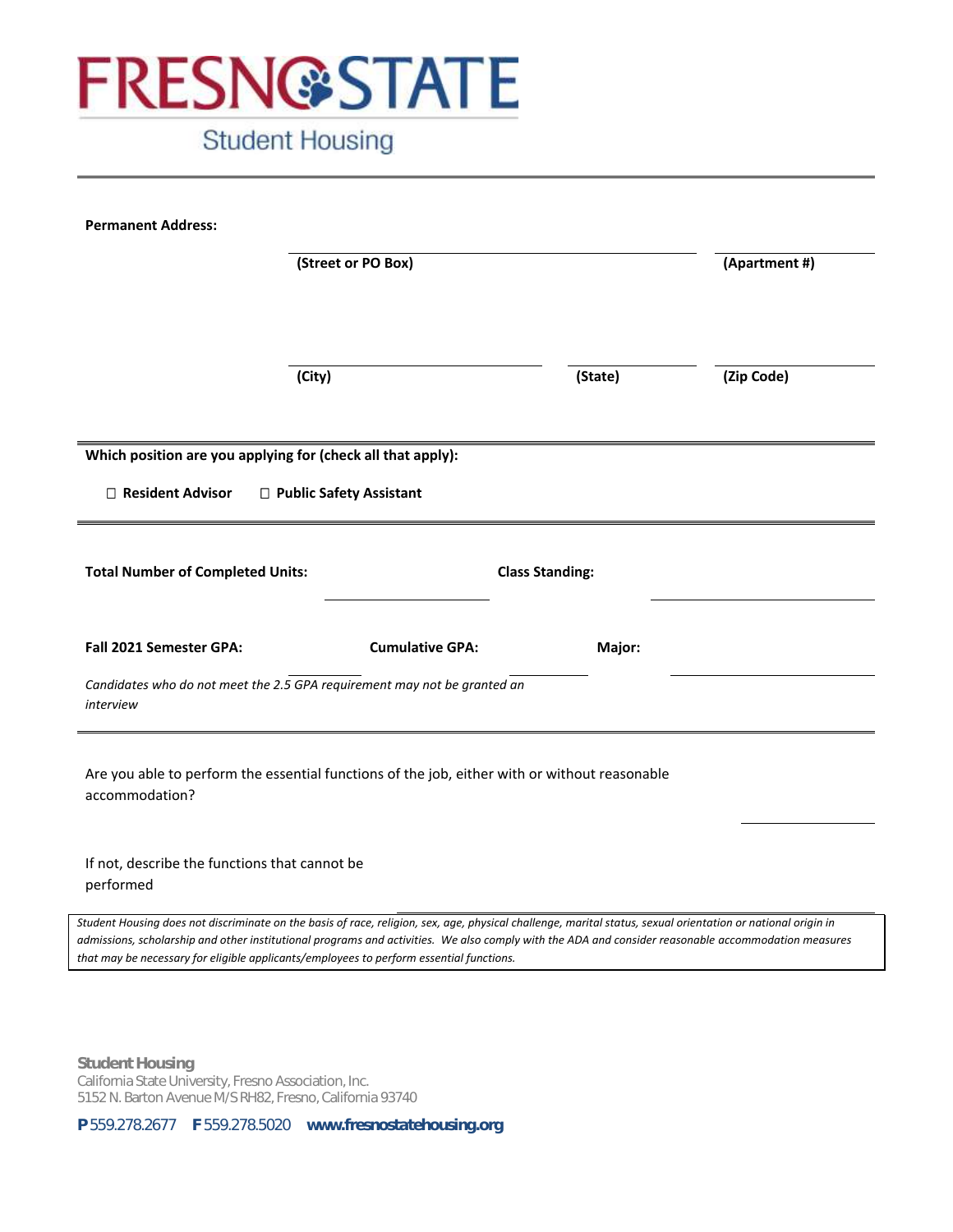**Student Housing** 

#### **APPLICATION QUESTIONS: Attach a typed response to the following questions.**

- 1. List involvements/commitments/leadership positions you will have during the 2022-2023 academic year and how they might impact your RA/PSA position?
- 2. What are some of the significant leadership and service experiences you have had that relate to the RA or PSA position? How would you apply those experiences to the role?
- 3. What areas of the position do you feel you would excel in and which areas would you find the most challenging?
- 4. Considering the diversity of our campus population how would you, as a RA or PSA, enhance the experience for all students in our community?

#### **RESUME:**

Attach a copy of your current resume highlighting all relevant experiences as it relates to the Resident Advisor/Public Safety Assistant position.

### **UNOFFICIAL TRANSCRIPTS:**

Attach a copy of your unofficial transcripts.

### **RECOMMENDATION FORMS:**

**For all Applicants:** Three (3) recommendation forms are required to complete your application. These forms are due no later than March 11, 2022 directly from your reference to Student Housing.

Click [here](https://fresnostatehousing.org/wp-content/uploads/2022/01/Reference Letter and sheet.pdf) to access the recommendation form.

### **Please provide the following information regarding your references:**

**Student Housing**  California State University, Fresno Association, Inc. 5152 N. Barton Avenue M/S RH82, Fresno, California 93740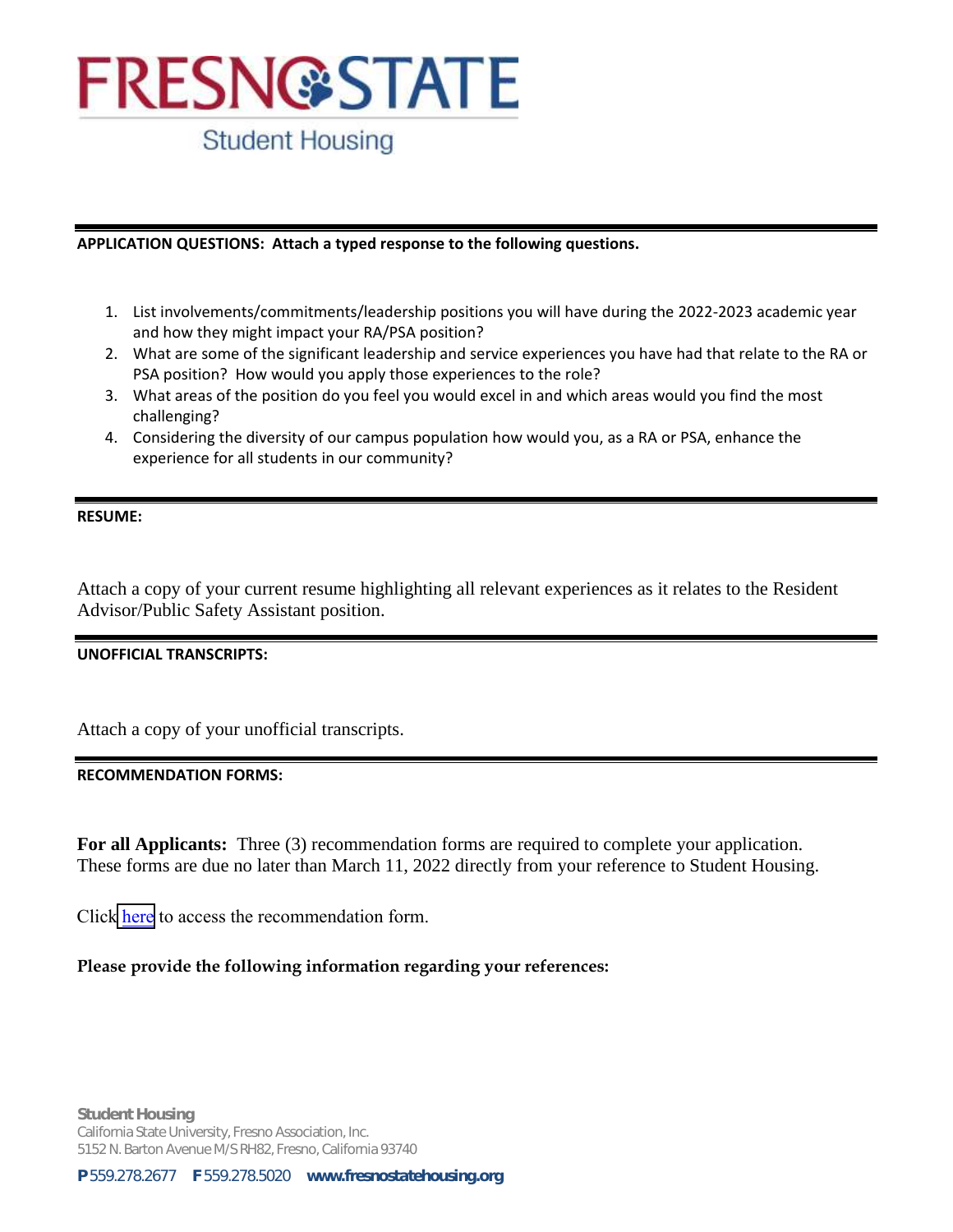

### **Student Housing**

|                                                                                                                                    | Name | <b>Phone Number</b> | <b>Relationship to Applicant</b> |
|------------------------------------------------------------------------------------------------------------------------------------|------|---------------------|----------------------------------|
| 1. Faculty/Instructor                                                                                                              |      |                     |                                  |
|                                                                                                                                    |      |                     |                                  |
| 2. Current/Former                                                                                                                  |      |                     |                                  |
| Supervisor                                                                                                                         |      |                     |                                  |
| (If you have never worked before,<br>use someone that can speak to your<br>leadership skills and is not a<br>friend/family member) |      |                     |                                  |
| 3. Res Life Staff                                                                                                                  |      |                     |                                  |
| member/Other                                                                                                                       |      |                     |                                  |
| Reference (Do NOT use a<br>family member or friend)                                                                                |      |                     |                                  |
|                                                                                                                                    |      |                     |                                  |
| <b>SIGNATURE:</b>                                                                                                                  |      |                     |                                  |

In signing this application, I verify that the information I have given is correct and understand that should any information be determined to be false, I may be dismissed from the application process. I also give permission for Student Housing professional staff to verify the information contained in this application, including accessing grade reports for the semester prior to application and any semester I work for Student Housing.

Signature: \_\_\_\_\_\_\_\_\_\_\_\_\_\_\_\_\_\_\_\_\_\_\_\_\_\_\_\_\_\_\_\_\_\_\_\_\_\_\_\_\_\_\_\_ Date:\_\_\_\_\_\_\_\_\_\_\_\_\_\_\_\_\_\_\_\_

RETURN APPLICATION TO: Fresno State Student Housing

Michele Dunlap

5152 N. Barton Ave. M/S RH 82

**Student Housing** California State University, Fresno Association, Inc. 5152 N. Barton Avenue M/S RH82, Fresno, California 93740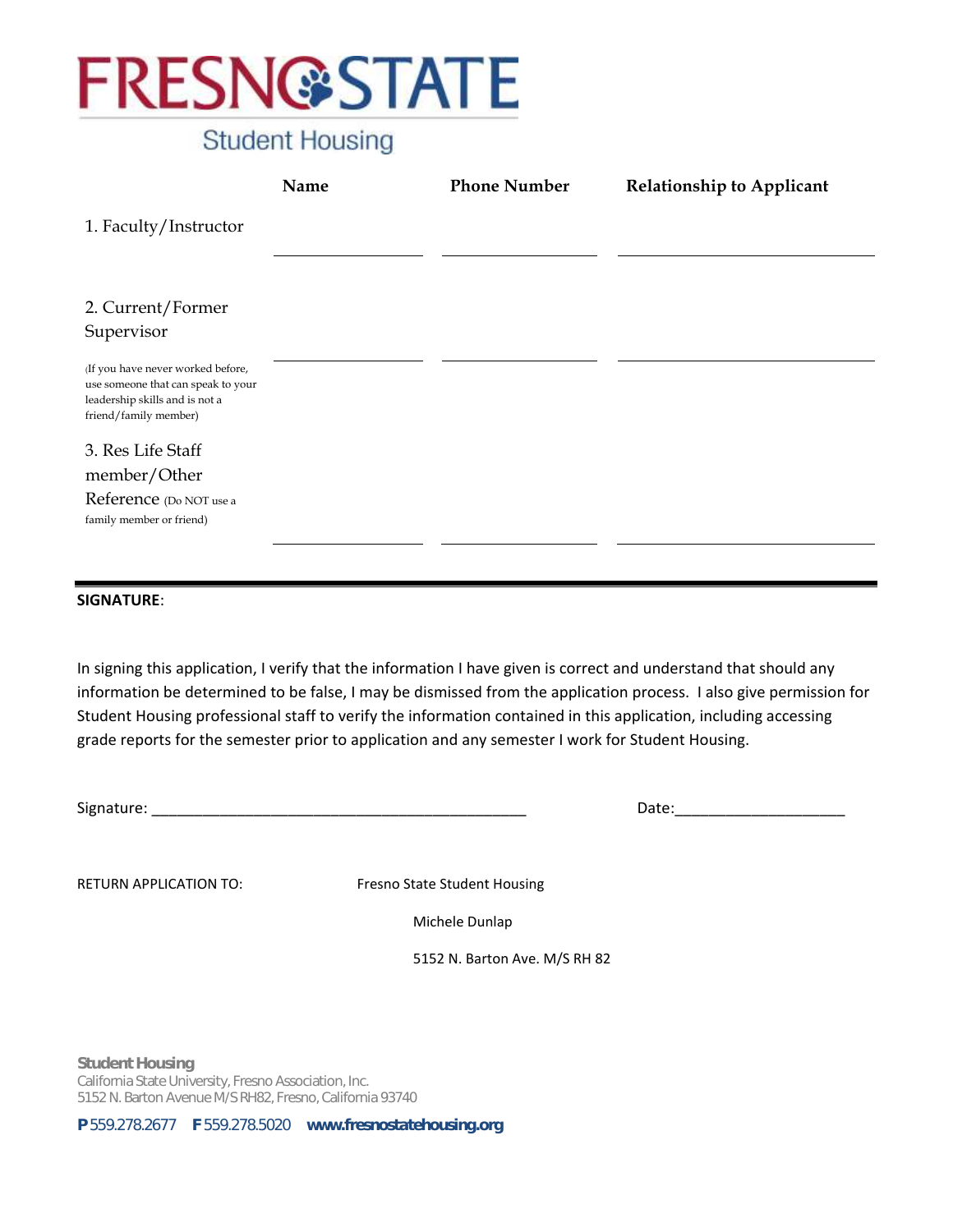### **Student Housing**

Fresno, CA 93740-8013

FAX: 559-278-5020

[micheledunlap@csufresno.edu](mailto:micheledunlap@csufresno.edu)

Reminder: Application and attached materials due no later than February 20, 2022.

*Recommendation Forms Due no later than March 11, 2022*.

**Student Housing** California State University, Fresno Association, Inc. 5152 N. Barton Avenue M/S RH82, Fresno, California 93740